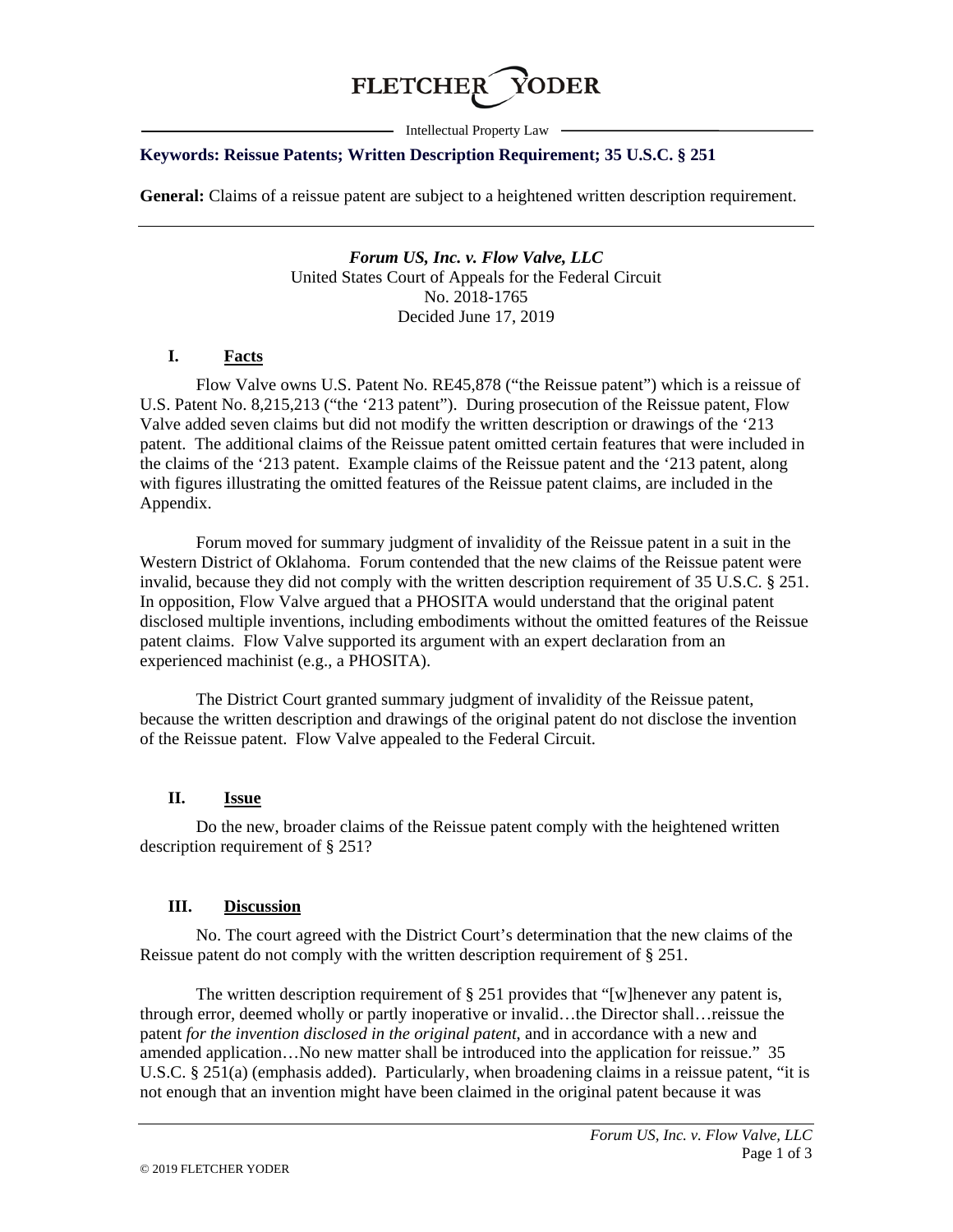suggested or indicated in the specification." *U.S. Indus. Chems., Inc. v. Carbide & Carbon Chems. Corp.*, 315 U.S. 668, 676 (1942). The court emphasized that the specification of the original patent must do more than merely suggest or indicate the invention recited in the reissue claims, "[i]t must appear *from the face of the instrument* that what is covered by the reissue was intended to have been covered and secured by the original." *Id*. Stated differently, the original patent "must clearly and unequivocally disclose the newly claimed invention as a separate invention." *Antares*, 771 F.3d at 1362.

Flow Valve did not dispute that the '213 patent did not expressly disclose the embodiment of the Reissue claims (e.g., the arbor-less embodiment). Instead, Flow Valve argued that a PHOSITA would understand from the specification of the '213 patent that the arbors were an optional feature. Flow Valve relied on the expert declaration of a PHOSITA to assert that the PHOSITA would understand the embodiment of the Reissue claims as being *possible* in view of the specification of the '213 patent. The court emphasized that nowhere in the written description or drawings of the '213 patent are the omitted features from the Reissue claims described as optional. Thus, even though the PHOSITA would understand the embodiment as being possible, that is insufficient to meet the standard of § 251.

Additionally, the court distinguished *In re Amos*, where a reissue patent was ruled patent eligible. 953 F.2d 613 (Fed. Cir. 1991). There, the Patent Office denied the reissue application based on the lack of an "intent to claim" the new subject matter (e.g., the claims of the original application did not include subject matter of the reissue claims. The court it reversed, holding that the absence of an "intent to claim" was by itself an insufficient basis to deny the application and that instead, the "essential inquiry under the 'original patent' clause of  $\S 251$ ... is whether one skilled in the art, reading the specification, would identify the subject matter of the new claims as invented and *disclosed* by the patentees." *Id.* at 618 (emphasis added). In the present case, the court held that such a disclosure of the subject matter in the broadening reissue claims is missing in the written description and drawings.

# **IV. Conclusion**

The court affirmed the District Court's grant of summary judgment of invalidity of the Reissue patent, because the new, broader claims of the Reissue patent do not comply with § 251. The court emphasized that the heightened written description requirement of  $\S 251$  requires that the written description actually disclose the embodiment of the reissue claims, rather than a PHOSITA understanding the embodiment as being possible based on the written description.